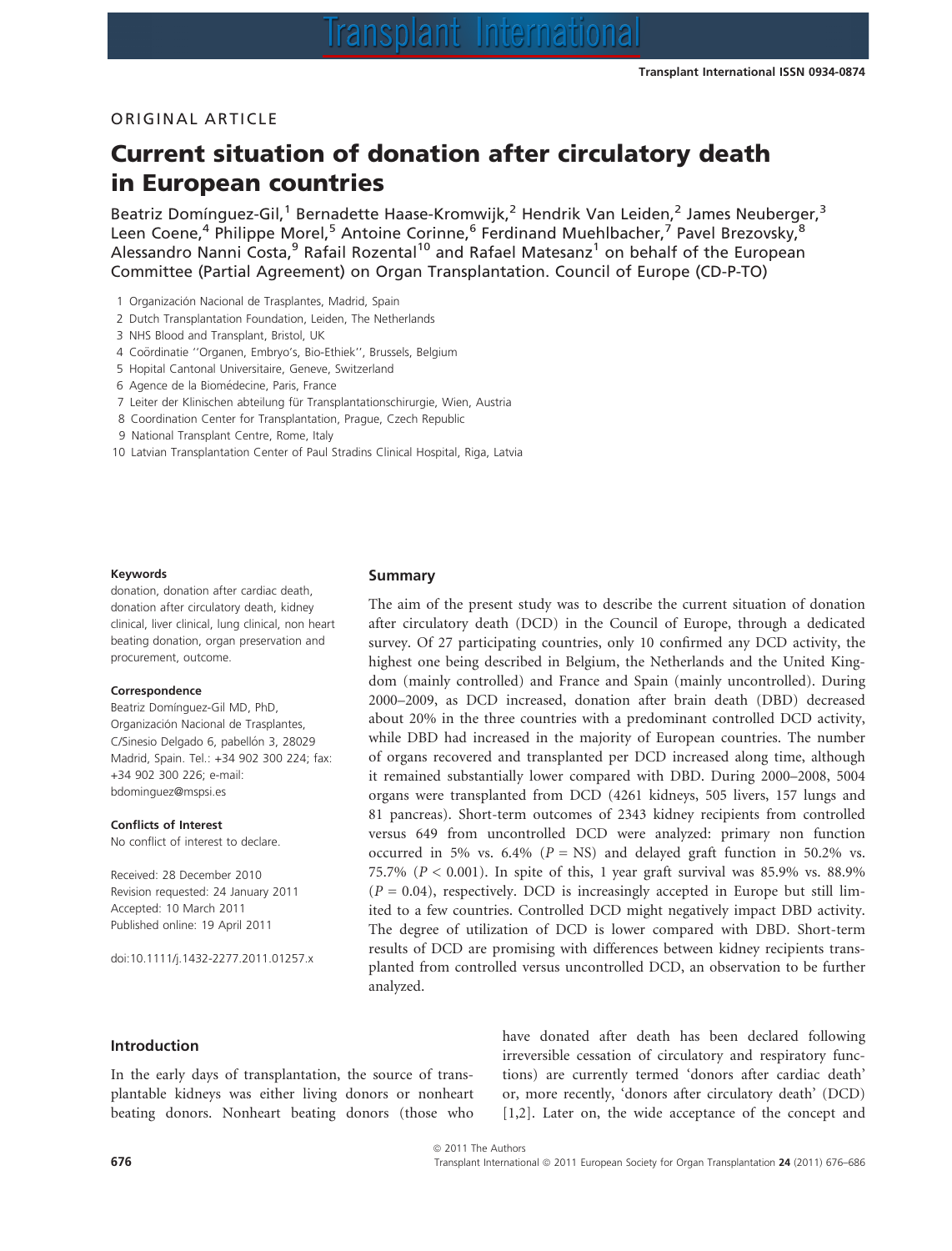the criteria for the diagnosis of brain death made the use of organs from donors after brain death (DBD) largely replace DCD. At present, shortage of organs for transplantation and promising results with organs transplanted from these donors have renewed the interest in DCD. This interest has led to several consensus conferences and guidelines that tried to face the inherent ethical, legal, organizational, and technical issues that did arise [3–8].

The First International Workshop on DCD, held in Maastricht in 1995, identified four categories of DCD, depending on the context in which the irreversible cessation of respiratory and circulatory functions is determined [3]. Types I (dead on arrival) and II (unsuccessful resuscitation) Maastricht Categories have also been named 'uncontrolled DCD'. Type III (awaiting cardiac arrest) and type IV (cardiac arrest while brain dead) have been also referred to as 'controlled DCD'.

DCD has evolved in different ways between the countries. DCD type III has increased progressively in the US and now accounts for 10–11% of all the deceased donation activity in this country [9]. In Japan, DCD remains the main source of organs for transplantation from deceased donors, since the concept of brain death has been only recently adopted in the national legislation [10,11]. The aim of the present study was to describe the current situation of DCD in Member States of the Council of Europe. In particular, the study intended to describe the organizational features of DCD programs in place, the DCD activity, and the degree of utilization of DCD compared with DBD over time, and to evaluate the short-term results of transplants performed from DCD, comparing those performed with organs from controlled with uncontrolled DCD.

## Materials and methods

The study was carried out by the European Committee on Organ Transplantation within the Council of Europe (CD-P-TO). A specific questionnaire was designed and agreed upon by the representatives of countries in this committee. Each representative collected the requested information from official sources, either the National Transplant Organization or the corresponding department of the Ministry of Health. The information was complemented with data from the annual Newsletter Transplant, the official publication of the CD-P-TO.

Post-transplant follow-up information was directly collected from centers performing DCD and/or transplanting organs from DCD or from national registries, when available.

The collected information was returned to the Spanish National Transplant Organization and the Dutch Transplantation Foundation for subsequent quality control of data and analysis.

### Donation and transplantation activity

Information on donation and transplantation activity from DCD and DBD was collected for the years 2000– 2009, based on the following definitions:

Actual donor (hereinafter, donor): A deceased person from whom at least one solid organ has been recovered for the purpose of transplantation.

Utilized donor: A deceased person from whom at least one solid organ has been transplanted.

Utilization rate: Percentage of donors who are converted into utilized donors.

Uncontrolled DCD: Includes Maastricht categories I and II DCD donors.

Controlled DCD: Includes Maastricht categories III and IV DCD donors.

Solid organ (hereinafter, organ): Differentiated and vital part of the human body, formed by different tissues that maintains its structure, vascularization and capacity to develop physiological functions with an important level of autonomy (Directive 2004/23/EC).

Organs recovered per donor (ORPD): Number of organs recovered for the purpose of solid organ transplantation from donors within the country divided by the number of actual donors. Organs recovered for the purpose of tissue or cell transplantation were not counted as organs recovered (i.e. pancreas recovered for the purpose of islet transplantation, hearts recovered for the purpose of heart valve transplantation). Organs were counted as individual organs regardless of the type of transplantation performed in the event organs were subsequently transplanted.

Organs transplanted per donor (OTPD): Number of organs transplanted as solid organs from donors within the country divided by the number of actual donors. Organs were counted as individual organs regardless of the type of transplantation performed.

Discard rate: The percentage of organs that were discarded once recovered was calculated as follows: [(ORPD - $OTPD)/ORPD$ ]  $\times$  100.

### Short-term results of transplantation from DCD

Information on the follow-up of recipients transplanted from DCD was limited to those transplants performed from January 1st 2000 to December 31st 2007.

For survival figures, each country provided cumulative data stratified according to type of organ transplanted and type of DCD (controlled versus uncontrolled) as specified below: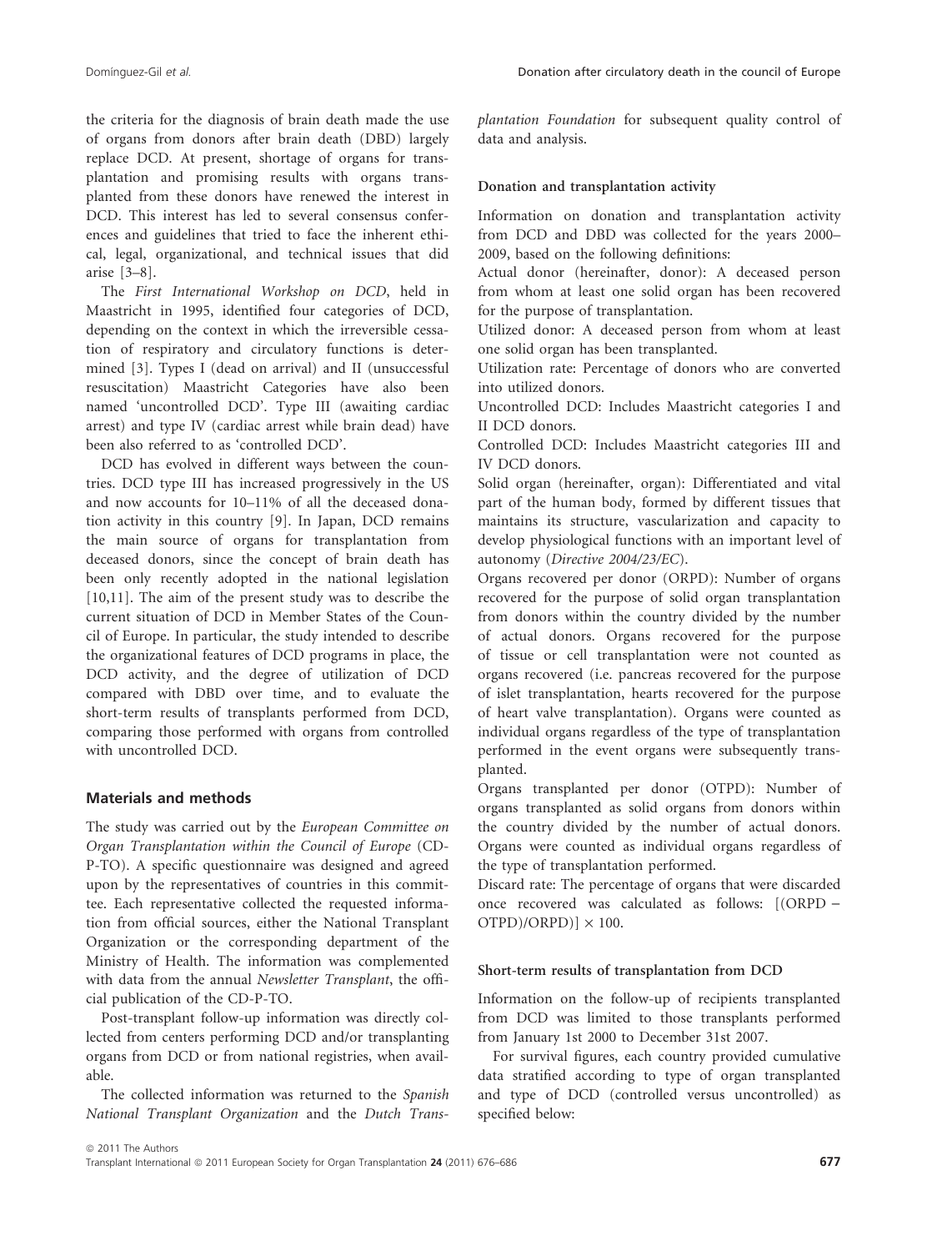A: Number of patients who received a transplant from a DCD during the period of study.

B: Number of patients with no evidence of graft loss and/ or patient death, but lost to follow-up before 1 year  $(\pm 1$  month).

C: Number of patients who lost their graft during the 1st year and subsequently or simultaneously died.

D: Number of patients who lost their graft during the 1st year and who remained alive at 1 year (±1 month). Patients with no follow-up information after graft loss were considered to be alive.

E: Number of patients who died during the 1st year with a functioning graft.

F: Number of patients alive and with a functioning graft at 1 year (±1 month)

Survival figures per type of organ transplanted and per type of DCD (controlled versus uncontrolled) were constructed as follows:

1 year death-censored graft survival:  $[(E + F)/$ 

 $(A - B)] \times 100$ <br>1 year death 1 year death noncensored graft survival: [F/  $(A - B)] \times 100$ 

1 year patient survival:  $[(D + F)/(A - B)] \times 100$ 

For kidney recipients, information was also collected on the number of patients developing delayed graft function (DGF), defined as the need for dialysis in the first week after kidney transplantation and the number of patients with primary non function (PNF) of the graft, defined as never functioning kidney transplants.

Data are represented as absolute numbers and percentages, when applicable. The incidence of DGF and PNF for kidney recipients of patients transplanted from controlled versus uncontrolled DCD was compared by the chisquare test. One-year graft and patient survival for recipients transplanted from controlled versus uncontrolled DCD was also compared by the chi-square test, and the Fisher's exact test, when applicable. When a statistically significant difference was found ( $P < 0.05$ ), the odds ratio (OR) was calculated with its 95% confidence interval.

# Results

#### General characteristics of DCD programs

The questionnaire was returned by 27 Member States of the Council of Europe (Fig. 1). Of the countries participating in the survey, 10 confirmed any DCD activity



Figure 1 Member States of the Council of Europe participating in the survey (colored). Countries with donation after circulatory death (DCD) activity (green): Austria, Belgium, Czech Republic, France, Italy, Latvia, the Netherlands, Spain, Switzerland and United Kingdom. Countries planning to start a DCD program (yellow): Cyprus, Estonia, Luxembourg, Norway, Poland, Portugal, Romania, Slovak Republic, Slovenia and Sweden. Countries with no present or planned DCD activity (red): Bosnia-Herzegovina, Finland, Germany, Greece, Hungary, Lithuania and Turkey.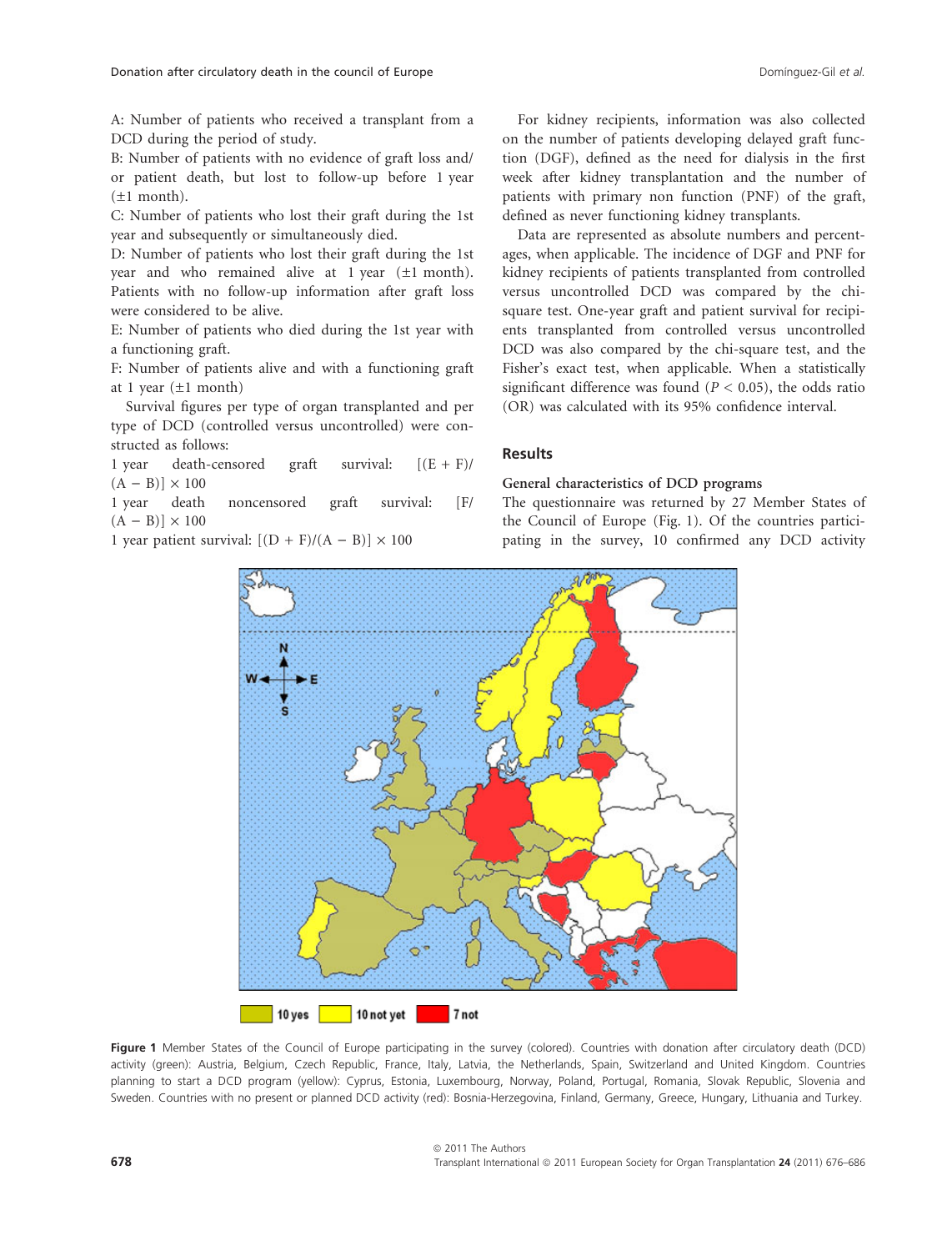Table 1. General characteristics of donation after circulatory death (DCD) programs existing in Member States of the Council of Europe.

|                 | No touch<br>period (min) | Procurement protocol                                                         | Donation<br>program | Allocation<br>DCD organs |
|-----------------|--------------------------|------------------------------------------------------------------------------|---------------------|--------------------------|
| Austria         | 10                       |                                                                              | 1 center            | Local                    |
| Belgium         | 5                        | Super-rapid laparotomy and<br>sternotomy with direct arterial<br>cannulation | National            | National                 |
| Czech Republic  | 10                       | DB                                                                           | Centers             | Special                  |
| France          | 5                        | ECMO, DB                                                                     | Centers             | Local                    |
| Italy           | 20                       | <b>NECMO</b>                                                                 | National            | Local                    |
| Latvia          | 15                       | DB                                                                           | National            | National                 |
| The Netherlands | 5                        | Super-rapid laparotomy and<br>sternotomy with direct arterial<br>cannulation | National            | National                 |
| Spain           | 5                        | ECMO, NECMO, DB                                                              | Centers             | Local/special            |
| Switzerland     | 10                       |                                                                              | Centers             | Local                    |
| United Kingdom  | 5                        | Super-rapid laparotomy and<br>sternotomy with direct arterial<br>cannulation | National            | Local                    |

ECMO, extra corporeal membrane oxygenation; DB, double balloon; NECMO, normothermic extra corporeal membrane oxygenation; DCD, donation after circulatory death.

during the years 2000–2009, 10 were planning the initiation of a DCD program, but had no activity yet, and seven were not planning to start a program of this nature. In six countries, DCD was forbidden by law (Finland, Germany, Greece, Poland, Portugal, and Luxembourg). Other reasons that justified the lack of a DCD program were organizational difficulties in 10 countries and lack of technical expertise in two.

The general characteristics of DCD programs are shown in Table 1. The no-touch period, defined as the time between the cessation of circulation and respiration and the determination of death, ranged from 5 min in five countries to 20 min in Italy. The superrapid laparotomy and sternotomy with direct arterial cannulation, along with the extra corporeal membrane oxygenation (ECMO) were procedures gaining predominance in countries with multi-organ recovery from DCD donors. In most countries, DCD was limited to specific experienced centers. Organs from these donors were mainly transplanted locally in those centers where recovery took place, or were subjected to special allocation criteria. Only Belgium, Latvia, and the Netherlands

Table 2. Donation and transplantation activities from donation after circulatory death (DCD) in Member States of the Council of Europe for the years 2000 and 2008 and year when the program started.

|                 | 2008                        | DCD(n)                   |             |     |               |                 |                                      |       |      |          |       |  |
|-----------------|-----------------------------|--------------------------|-------------|-----|---------------|-----------------|--------------------------------------|-------|------|----------|-------|--|
|                 | Year the<br>program started | Maastricht<br>categories |             |     |               | DCD(n)          | Transplants from DCD $(n)$ 2000-2008 |       |      |          |       |  |
|                 |                             |                          |             | Ш   | $\mathsf{IV}$ | 2000-2008       | Kidney                               | Liver | Lung | Pancreas | Total |  |
| Austria         | 1994                        | 0                        | 3           | 0   | $\mathbf 0$   | 20              | 39                                   |       |      |          | 40    |  |
| Belgium         | 1994                        | 0                        | 2           | 40  | $\mathbf{0}$  | 148             | 231                                  | 71    | 17   | 9        | 328   |  |
| Czech Republic  | 1972                        | 0                        | $\mathbf 0$ | 1   | $\mathbf 0$   | 15 (since 2002) | 13                                   |       |      |          | 13    |  |
| France          | 2006                        | 47                       |             | 0   | $\mathbf 0$   | 87 (since 2006) | 99                                   |       |      |          | 99    |  |
| Italy           | 2005                        | 0                        | 2           | 0   | $\Omega$      | 5 (since 2007)  | 3                                    |       |      |          | 3     |  |
| Latvia          | 1992                        | 0                        | $\Omega$    | 11  | $\Omega$      | 58 (since 2004) | 97                                   |       |      |          | 97    |  |
| The Netherlands | 1981                        | 0                        | 6           | 85  | $\Omega$      | 819             | 1319                                 | 113   | 46   | 5        | 1483  |  |
| Spain           | 1994                        | 77                       |             | 0   | $\Omega$      | 537             | 700                                  | 64    | 54   |          | 818   |  |
| Switzerland     | 1993                        | 0                        | $\Omega$    | 0   | $\Omega$      | 35              | 58                                   |       |      |          | 58    |  |
| United Kingdom  | 1989                        | $\mathbf 0$              | $\Omega$    | 264 | $\Omega$      | 1005            | 1702                                 | 256   | 40   | 67       | 2065  |  |
| Total           |                             | 137                      |             | 401 |               | 2729            | 4261                                 | 505   | 157  | 81       | 5004  |  |

DCD, donation after circulatory death.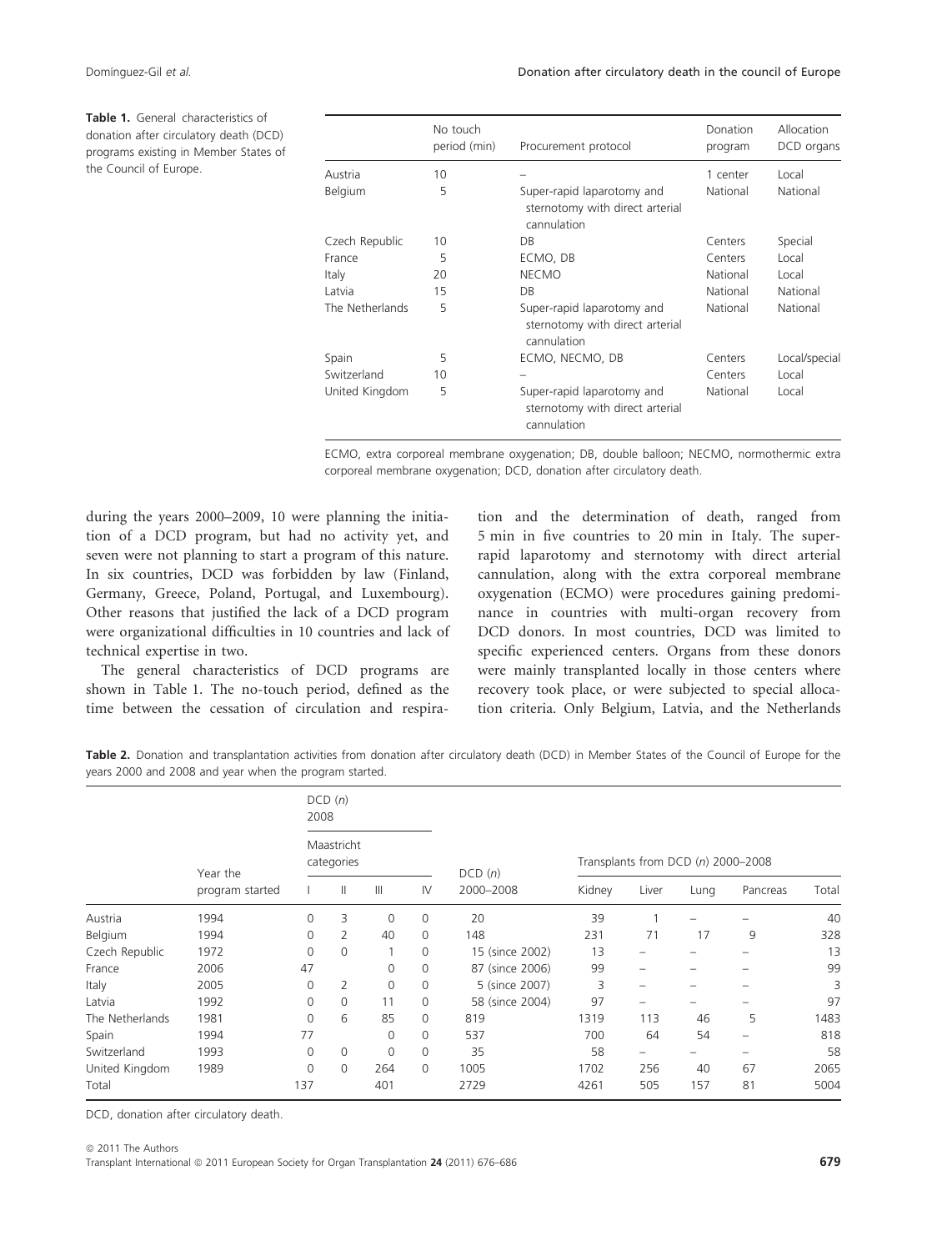allocated organs from DCD nationally, by applying general allocation criteria.

### Donation and transplantation activities

General donation and transplantation activities from DCD for the years 2000–2008 are depicted in Table 2. DCD activity started first in Czech Republic and the Netherlands and most recently in Italy, (2005) and France (2006). The highest DCD activity, taking into account the years 2000–2008, was described in five out of the ten countries with any DCD activity: United Kingdom, the Netherlands, Spain, Belgium, and France. United Kingdom reported more than 1000 DCD during the period of study. DCD was based on type III category in most of the countries. Uncontrolled DCD was predominant in Spain and in France.

More than 5000 transplants were performed from DCD during 2000–2008 (Table 2). Kidney transplantation activity was prominent compared with liver transplantation (kidney/liver ratio: 8/1). Lung transplantation was quantitatively most important in Spain, relying on uncontrolled DCD; this program having started in the 2002. Pancreas transplantation from DCD was notable in the United Kingdom, with most of the 67 transplants having been performed between 2007 and 2008.

The evolution of DBD versus DCD in European countries with a predominant type III DCD activity is shown in Fig. 2 and Table 3. In Belgium (Fig. 2a), DCD activity was  $\leq 1$  per million population (pmp) until 2006, but rose to 21% of the overall deceased donation in 2009. As DCD increased, there was a progressive decrease in DBD so DBD was 19% lower in 2009, compared with 2000. In the Netherlands, DCD activity has been outstanding over the entire evaluated period. Figure 2b makes evident a progressive decline in DBD activity, while DCD was increasing (DBD was 22% lower in 2009, compared with 2000). Overall deceased donation activity showed slight variation over this period of time. The contribution of DCD to overall deceased donation activity ranged between 22% and 50% during the period studied. DCD in the United Kingdom became more marked from 2004 (Fig. 2c). In 2009, 34% of the deceased donation activity in the country was from DCD. As in Belgium and the Netherlands, there has also been a progressive decline in DBD (DBD was 19% lower in 2009, compared with 2000), while DCD was increasing. In contrast to what occurred in these three countries, DBD activity increased in most of the European countries between 2000 and 2009, including those with a predominant uncontrolled DCD program, such as France and Spain (Fig. 3).

The utilization rate of DCD in 2008 was 68% in France, 77% in Spain, 90% in Belgium and the Netherlands and



Figure 2 Evolution of donation after circulatory death (DCD, red bars) and donation after brain death (DBD, blue bars) per million population (pmp) in the three European countries with a predominant and outstanding type III DCD activity. Years 2000–2009. (a) Belgium; (b) the Netherlands; (c) United Kingdom.

93% in the United Kingdom. Thus, depending on the country, in 7 to 32% of the cases of DCD, no organ was finally transplanted. In general terms, and as depicted in Table 3, the number and type of organs recovered and transplanted per DCD has been progressively increasing over the years. The number of organs transplanted per DCD in 2008 was the highest in the United Kingdom (2.27). The ORPD and OTPD for DCD were always substantially lower than corresponding figures for DBD in the five countries, making quantitatively evident the different degree of utilization of DCD compared with DBD.

As shown in Table 3, discard rates for organs recovered from DCD were high: 16.7% in the United Kingdom, 21.9% in the Netherlands, 23.9% in Belgium, 36.5% in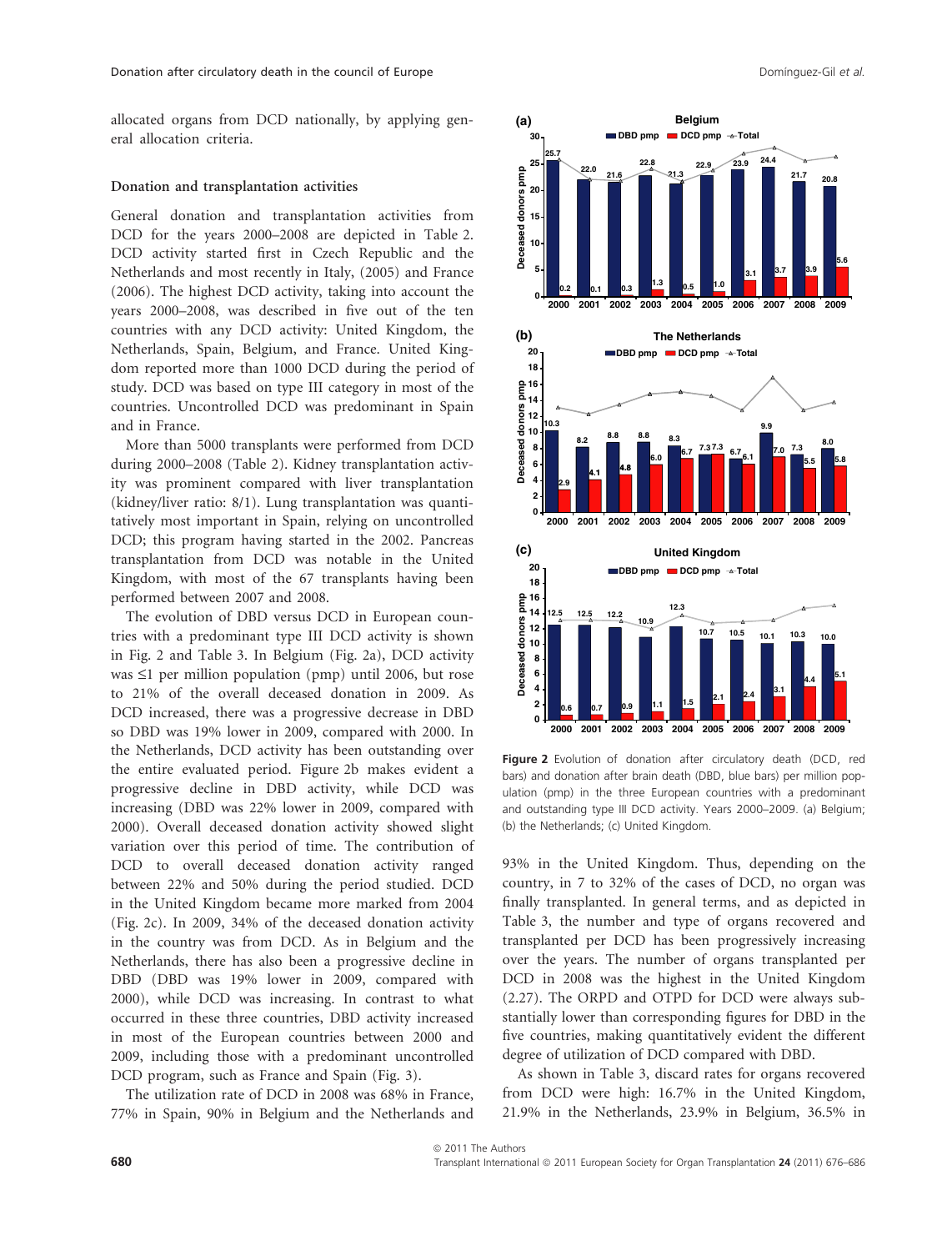Table 3. Donation and transplantation activities from donation after circulatory death (DCD) versus donation after brain death (DBD) in the four European countries with the highest DCD activity and degree of utilization of both types of donors. Years 2000–2008.

|                                              | 2000 | 2001        | 2002         | 2003                | 2004        | 2005        | 2006  | 2007                | 2008        |
|----------------------------------------------|------|-------------|--------------|---------------------|-------------|-------------|-------|---------------------|-------------|
| Belgium                                      |      |             |              |                     |             |             |       |                     |             |
| Population                                   | 10,2 | 10,3        | 10,3         | 10,4                | 10,4        | 10,4        | 10,5  | 10,6                | 10,7        |
| Number of DBD                                | 262  | 227         | 222          | 237                 | 221         | 238         | 249   | 259                 | 232         |
| DBD pmp                                      | 25,7 | 22,0        | 21,6         | 22,8                | 21,3        | 22,9        | 23,7  | 24,4                | 21,7        |
| Organs recovered per DBD                     |      |             |              |                     |             |             |       |                     |             |
| Organs transplanted per DBD                  |      |             |              |                     |             |             |       |                     |             |
| Number of DCD                                | 2    | 1           | 3            | 14                  | 5           | 10          | 32    | 39                  | 42          |
| DCD pmp                                      | 0,2  | 0,1         | 0,3          | 1,3                 | 0,5         | 1,0         | 3,0   | 3,7                 | 3,9         |
| Number of kidneys recovered from DCD         | 4    | 2           | 5            | 27                  | 10          | 20          | 62    | 77                  | 70          |
| Number of livers recovered from DCD          | 0    | $\mathbf 0$ | 0            | 9                   | 3           | 5           | 22    | 24                  | 23          |
| Number of lungs recovered from DCD           | 0    | $\mathbf 0$ | $\mathbf 0$  | $\mathbf 0$         | 0           | $\mathbf 0$ | 0     | 12                  | 7           |
| Number of pancreas recovered from DCD        | 0    | $\mathbf 0$ | $\mathbf 0$  | 3                   | $\mathbf 0$ | 1           | 4     | 8                   | 9           |
| Organs recovered per DCD                     | 2,00 | 2,00        | 1,67         | 2,79                | 2,60        | 2,60        | 2,75  | 3,10                | 2,60        |
| Number of kidneys transplanted from DCD      | 4    | 1           | 5            | 23                  | 9           | 15          | 48    | 69                  | 57          |
| Number of livers transplanted from DCD       | 0    | $\mathbf 0$ | 0            | 9                   | 3           | 4           | 19    | 20                  | 16          |
| Number of lungs transplanted from DCD        | 0    | $\mathbf 0$ | $\mathbf 0$  | $\mathsf{O}\xspace$ | $\mathbf 0$ | 0           | 0     | 10                  | 7           |
| Number of pancreas transplanted from DCD     | 0    | $\mathbf 0$ | $\mathbf 0$  | 3                   | 0           | 1           | 0     | $\overline{2}$      | 3           |
| Organs transplanted per DCD                  | 2,00 | 1,00        | 1,67         | 2,50                | 2,40        | 2,00        | 2,09  | 2,59                | 1,98        |
| France                                       |      |             |              |                     |             |             |       |                     |             |
| Population (million)                         |      |             |              |                     |             |             | 62,00 | 63,20               | 63,60       |
| Number of DBD                                |      |             |              |                     |             |             | 1442  | 1561                | 1563        |
| DBD pmp                                      |      |             |              |                     |             |             | 23,3  | 24,7                | 24,6        |
| Organs recovered per DBD                     |      |             |              |                     |             |             | 3,19  | 3,12                | 3,09        |
| Organs transplanted per DBD                  |      |             |              |                     |             |             | 2,88  | 2,79                | 2,75        |
| Number of DCD                                |      |             |              |                     |             |             | 1     | 39                  | 47          |
| DCD pmp                                      |      |             |              |                     |             |             | 0,0   | 0,6                 | 0,7         |
| Number of kidneys recovered from DCD         |      |             |              |                     |             |             | 2     | 78                  | 94          |
| Number of livers recovered from DCD          |      |             |              |                     |             |             | 0     | 0                   | 0           |
| Number of lungs recovered from DCD           |      |             |              |                     |             |             | 0     | $\mathbf 0$         | 0           |
| Number of pancreas recovered from DCD        |      |             |              |                     |             |             | 0     | 0                   | 0           |
| Organs recovered per DCD                     |      |             |              |                     |             |             | 2,00  | 2,00                | 2,00        |
| Number of kidneys transplanted from DCD      |      |             |              |                     |             |             | 1     | 46                  | 52          |
| Number of livers transplanted from DCD       |      |             |              |                     |             |             | 0     | $\mathsf{O}\xspace$ | 0           |
| Number of lungs transplanted from DCD        |      |             |              |                     |             |             | 0     | 0                   | 0           |
| Number of pancreas transplanted from DCD     |      |             |              |                     |             |             | 0     | $\mathbf 0$         | 0           |
| Organs transplanted per DCD                  |      |             |              |                     |             |             | 1,00  | 1,18                | 1,11        |
| The Netherlands                              |      |             |              |                     |             |             |       |                     |             |
| Population                                   | 16,0 | 16,0        |              | 16,0                | 16,3        | 16,4        | 16,5  |                     |             |
| Number of DBD                                | 164  | 131         | 16,0<br>140  | 141                 | 136         | 119         | 111   | 16,4<br>163         | 16,4<br>119 |
| DBD pmp                                      | 10,3 | 8,2         | 8,8          | 8,8                 | 8,3         | 7,3         | 6,7   | 9,9                 | 7,3         |
|                                              |      |             |              |                     |             |             |       |                     |             |
| Organs recovered per DBD                     | 3,74 | 3,93        | 3,82         | 3,85                | 4,10        | 4,51        | 4,53  | 4,58                | 4,24        |
| Organs transplanted per DBD<br>Number of DCD | 3,45 | 3,60        | 3,48         | 3,55                | 3,71        | 4,07        | 4,00  | 4,01                | 3,65        |
|                                              | 46   | 66          | 76           | 96                  | 110         | 120         | 100   | 114                 | 91          |
| DCD pmp                                      | 2,9  | 4,1         | 4,8          | 6,0                 | 6,7         | 7,3         | 6,1   | 7,0                 | 5,5         |
| Number of kidneys recovered from DCD         | 95   | 131         | 149          | 189                 | 219         | 236         | 196   | 223                 | 169         |
| Number of livers recovered from DCD          | 0    | 2           | 6            | 14                  | 13          | 24          | 16    | 16                  | 30          |
| Number of lungs recovered from DCD           | 0    | $\mathsf 0$ | 0            | 0                   | 0           | 8           | 8     | 10                  | 22          |
| Number of pancreas recovered from DCD        | 0    | 1           | $\mathbf{1}$ | 0                   | 0           | 5           | 10    | 23                  | 30          |
| Organs recovered per DCD                     | 2,07 | 2,03        | 2,05         | 2,11                | 2,11        | 2,28        | 2,30  | 2,39                | 2,76        |
| Number of kidneys transplanted from DCD      | 80   | 108         | 123          | 158                 | 180         | 191         | 168   | 170                 | 141         |
| Number of livers transplanted from DCD       | 0    | 2           | 6            | 13                  | 10          | 22          | 14    | 16                  | 30          |
| Number of lungs transplanted from DCD        | 0    | $\mathsf 0$ | 0            | 0                   | 0           | 8           | 8     | 9                   | 21          |
| Number of pancreas transplanted from DCD     | 0    | 0           | 0            | 0                   | 0           | 1           | 0     | 0                   | 4           |
| Organs transplanted per DCD                  | 1,74 | 1,67        | 1,70         | 1,78                | 1,73        | 1,85        | 1,90  | 1,71                | 2,15        |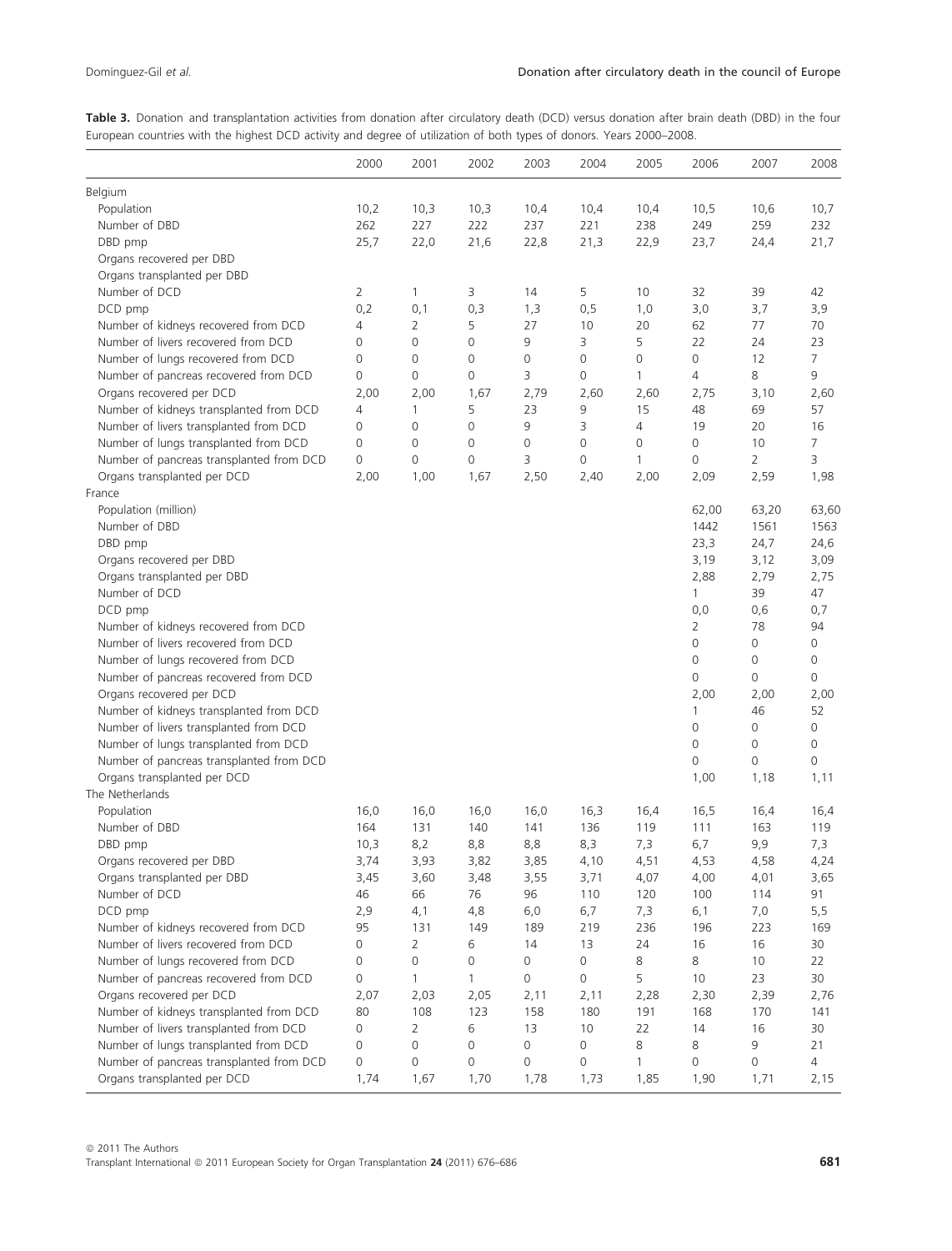## Table 3. continued

|                                          | 2000           | 2001           | 2002           | 2003           | 2004           | 2005           | 2006 | 2007           | 2008 |
|------------------------------------------|----------------|----------------|----------------|----------------|----------------|----------------|------|----------------|------|
| Spain                                    |                |                |                |                |                |                |      |                |      |
| Population                               | 40             | 41             | 42             | 43             | 43             | 44             | 45   | 45             | 46   |
| Number of DBD                            | 1313           | 1317           | 1360           | 1387           | 1424           | 1476           | 1433 | 1462           | 1500 |
| DBD pmp                                  | 33,1           | 32,0           | 32,5           | 32,5           | 33,0           | 33,5           | 32,1 | 32,3           | 32,5 |
| Organs recovered per DBD                 | 3,23           | 3,33           | 3,32           | 3,31           | 3,26           | 3,29           | 3,29 | 3,20           | 3,26 |
| Organs transplanted per DBD              | 2,59           | 2,66           | 2,65           | 2,62           | 2,54           | 2,55           | 2,55 | 2,47           | 2,47 |
| Number of DCD                            | 32             | 18             | 49             | 56             | 71             | 70             | 76   | 88             | 77   |
| DCD pmp                                  | 0,8            | 0,4            | 1,2            | 1,3            | 1,6            | 1,6            | 1,7  | 1,9            | 1,7  |
| Number of kidneys recovered from DCD     | 64             | 36             | 98             | 110            | 140            | 136            | 147  | 176            | 154  |
| Number of livers recovered from DCD      | 4              | 6              | 6              | 6              | 11             | 13             | 20   | 29             | 37   |
| Number of lungs recovered from DCD       | 0              | 0              | $\overline{2}$ | 8              | 27             | 21             | 14   | 6              | 12   |
| Number of pancreas recovered from DCD    | $\overline{0}$ | 0              | $\mathbf 0$    | 0              | $\circ$        | $\overline{0}$ | 0    | $\overline{0}$ | 0    |
| Organs recovered per DCD                 | 2,13           | 2,33           | 2,16           | 2,20           | 2,49           | 2,43           | 2,38 | 2,40           | 2,64 |
| Number of kidneys transplanted from DCD  | 42             | 24             | 71             | 83             | 93             | 76             | 100  | 106            | 105  |
| Number of livers transplanted from DCD   | 3              | $\overline{2}$ | 3              | 3              | 5              | 6              | 11   | 17             | 14   |
| Number of lungs transplanted from DCD    | $\overline{0}$ | $\Omega$       | $\overline{2}$ | $\overline{7}$ | 12             | 9              | 10   | $\overline{4}$ | 10   |
| Number of pancreas transplanted from DCD | 0              | 0              | 0              | 0              | 0              | 0              | 0    | 0              | 0    |
| Organs transplanted per DCD              | 1,41           | 1,44           | 1,55           | 1,64           | 1,54           | 1,30           | 1,59 | 1,44           | 1,68 |
| United Kingdom                           |                |                |                |                |                |                |      |                |      |
| Population                               | 59,1           | 59,1           | 59,0           | 59,0           | 59,0           | 59,0           | 60,2 | 60,2           | 60,2 |
| Number of DBD                            | 739            | 737            | 717            | 643            | 726            | 630            | 633  | 607            | 621  |
| DBD pmp                                  | 12,5           | 12,5           | 12,2           | 10,9           | 12,3           | 10,7           | 10,5 | 10,1           | 10,3 |
| Organs recovered per DBD                 | 3,41           | 3,46           | 3,47           | 3,63           | 3,58           | 3,70           | 3,76 | 3,95           | 3,96 |
| Organs transplanted per DBD              | 3,20           | 3,26           | 3,20           | 3,40           | 3,29           | 3,37           | 3,46 | 3,67           | 3,50 |
| Number of DCD                            | 38             | 41             | 53             | 66             | 88             | 123            | 146  | 186            | 264  |
| DCD pmp                                  | 0,6            | 0,7            | 0,9            | 1,1            | 1,5            | 2,1            | 2,4  | 3,1            | 4,4  |
| Number of kidneys recovered from DCD     | 73             | 77             | 99             | 125            | 163            | 233            | 283  | 360            | 504  |
| Number of livers recovered from DCD      | $\mathbf{1}$   | 6              | 19             | 21             | 39             | 41             | 44   | 72             | 117  |
| Number of lungs recovered from DCD       | 0              | 0              | 1              | $\overline{2}$ | $\overline{4}$ | $\overline{2}$ | 3    | 8              | 28   |
| Number of pancreas recovered from DCD    | $\overline{0}$ | 0              | $\overline{0}$ | $\overline{0}$ | 1              | 1              | 4    | 37             | 70   |
| Organs recovered per DCD                 | 1,95           | 2,02           | 2,25           | 2,24           | 2,35           | 2,25           | 2,29 | 2,56           | 2,72 |
| Number of kidneys transplanted from DCD  | 48             | 56             | 86             | 115            | 149            | 206            | 266  | 320            | 456  |
| Number of livers transplanted from DCD   | $\overline{0}$ | 4              | 13             | 13             | 28             | 28             | 29   | 55             | 86   |
| Number of lungs transplanted from DCD    | $\overline{0}$ | $\overline{0}$ | 1              | $\overline{2}$ | $\overline{4}$ | $\overline{2}$ | 3    | 6              | 22   |
| Number of pancreas transplanted from DCD | 0              | $\overline{0}$ | $\overline{0}$ | 0              | $\mathbf{0}$   | $\mathbf{1}$   | 3    | 28             | 35   |
| Organs transplanted per DCD              | 1,26           | 1,46           | 1,89           | 1,97           | 2,06           | 1,93           | 2,06 | 2,20           | 2,27 |

DBD, donation after brain death; DCD, donation after circulatory death; pmp, per million population.

Spain, and 44.7% in France in 2008, and consistently higher for DCD compared with DBD in all countries.

# Short-term results of transplantation from DCD (controlled versus uncontrolled)

Information was obtained on the short-term outcomes of 3329 patients receiving solid organ transplants from DCD during January 1st 2000 to December 31st 2007. Data were available from 86.8% of the transplants performed during the corresponding period.

Short-term results of transplantation were provided for 2992 recipients of kidneys transplanted from DCD (2343 from controlled versus 649 from uncontrolled DCD). Information is summarized in Fig. 4. The incidence of PNF was 6.4% vs. 5% for recipients transplanted from uncontrolled versus controlled DCD ( $P = NS$ ). However, the incidence of DGF was significantly higher in kidney recipients transplanted from uncontrolled DCD (75.7% vs. 50.2%;  $P < 0.001$ ), who had an estimated three times higher risk of developing DGF compared with those transplanted from controlled DCD (odds ratio = 3.09;  $P < 0.001$ ). In spite of this difference, 1 year deathcensored graft survival was significantly better for patients transplanted from uncontrolled DCD. No statistically significant differences were found in terms of 1 year not censored for death graft survival and 1 year patient survival between the groups.

Short-term results of liver transplantation from DCD were collected for 257 recipients of livers from controlled DCD versus 27 from uncontrolled DCD. No statistically significant differences were found between the two groups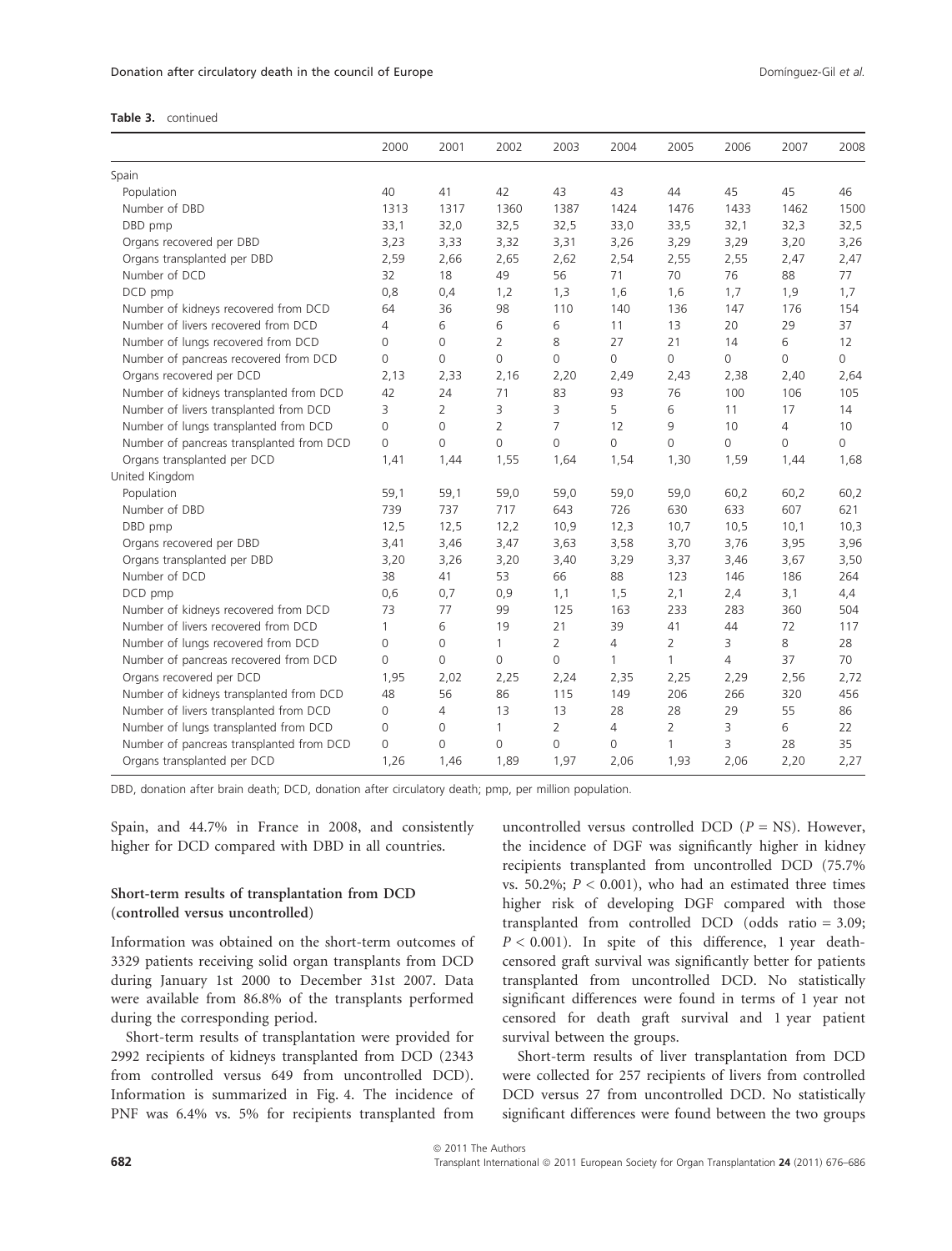



Figure 4 Short-term results with kidney transplantation from controlled versus uncontrolled donation after circulatory death (DCD).

in terms of 1 year death-censored graft survival (79.4% vs. 88.9%), 1 year not censored for death graft survival (76.4% vs. 74.1%) and 1 year patient survival (86.4% vs. 77.8%). Finally, no significant differences were observed in 1 year death censored graft survival (91.7% vs. 62.1%), 1 year non censored for death graft survival (79.2% vs. 62.1%) and 1 year patient survival (79.2% vs. 62.1%) for 24 lung recipients transplanted from controlled DCD versus 29 transplanted from uncontrolled DCD.

# Discussion

DCD is now becoming an accepted medical practice in many countries following a period during which the procedure was practically abandoned because of poor results with organs transplanted from these donors. DCD has been progressively increasing in the US and now constitutes the main source of organs from deceased donors in some Asian countries, as Japan.The initiation of a DCD

program is now being evaluated in different countries [12]. The present study makes evident the variable situation of DCD in the European setting.

Although increasingly accepted and used in Europe, DCD is still limited to a few countries. Out of the 10 countries with any reported DCD activity during the period of study, only five have a prominent DCD activity. Regarding the type of DCD, controlled DCD (type III of the Maastricht categories) is predominant in Europe. However, countries as France and Spain have embarked on uncontrolled DCD programs, which have been progressively consolidating. Variations in the type of DCD in place might be the result of differences in end of life practices between the countries [13], possibly resulting from the specific cultural, technical, and legal approaches to death and which determine different fears about the trust of the public in the donation system [14,15]. Of the 27 evaluated countries, seven are not planning to start a DCD program, and 10 are planning to start. In six cases,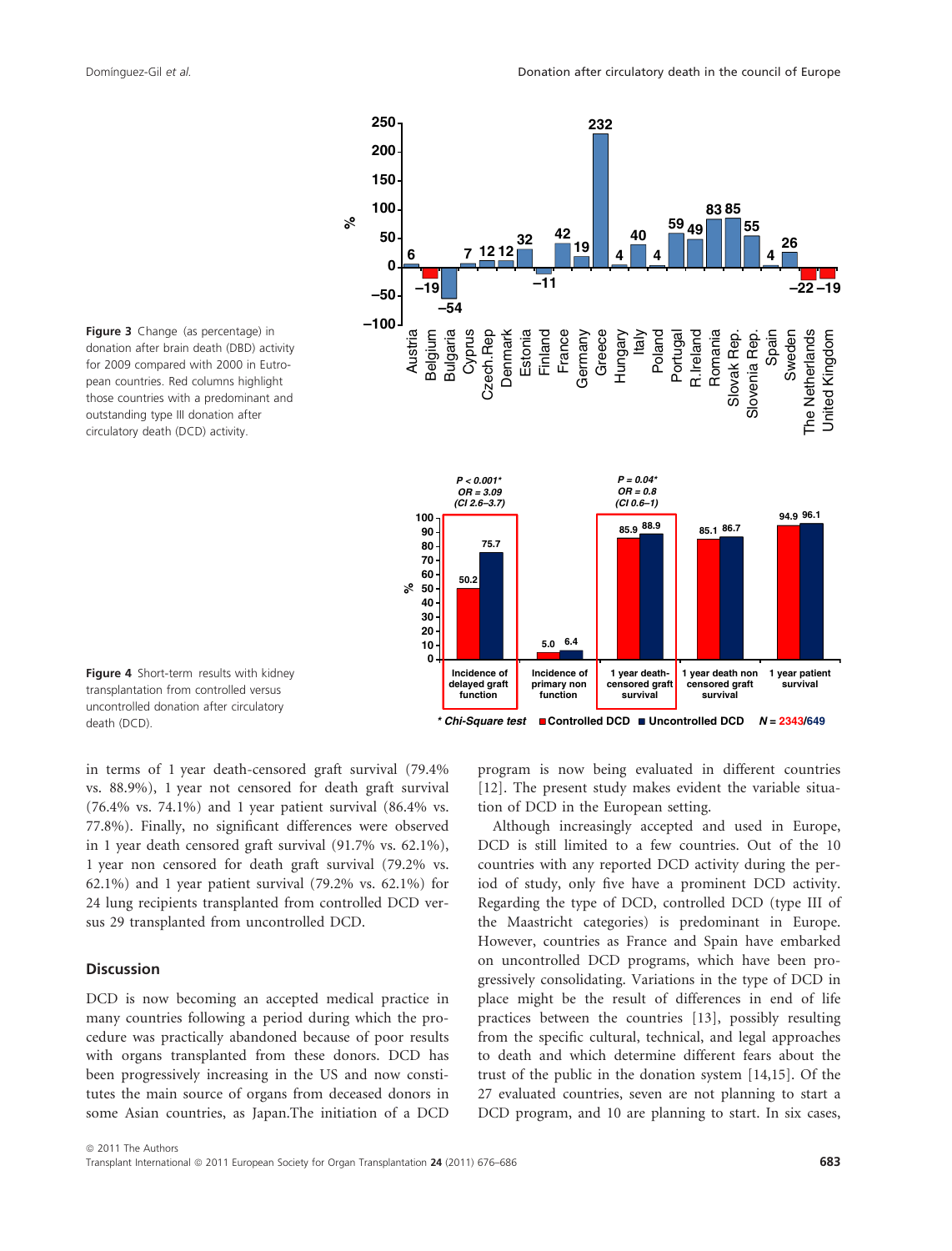starting such a program would require a modification of the law, since legal provisions in place do not allow organ recovery from persons determined death by circulatory and respiratory criteria. In these countries, only category IV would be therefore allowed. The limited activity of DCD in Europe makes evident the inherent difficulties in starting and consolidating a program of this nature. Legal obstacles have been already pointed out. Ethical issues are still under discussion in the international fora and evidently vary depending on the controlled or uncontrolled nature of DCD. Organizational issues and lack of technical expertise are also seen as the main obstacle in 12 countries with no DCD activity in our survey.

In our study, while DCD is increasing, DBD is progressively decreasing over time in Belgium, the Netherlands and the United Kingdom, those countries with a predominant and outstanding type III DCD activity. It has been suggested that a decline in DBD in these countries might reflect changes in patterns of neurocritical care determining a decrease in the potential of DBD [16,17]. However, DBD has increased in most of the European countries during the same period of time. This observation raises the possibility that, in some cases, the availability of a type III DCD program might influence end of life practices, in that persons with a devastating brain injury potentially evolving to a situation of brain death could be prematurely converted into DCD after the withdrawal of life-sustaining therapy, a theory still under debate [18,19]. However, uncontrolled DCD seems to be a clear additional source of organs for transplantation in France and Spain. If a negative impact of controlled DCD on DBD is a reality, subsequent implications are easy to deduce. As shown in our study, the degree of utilization of DCD, in terms of ORPD and OTPD, is lower than that for DBD and hence a negative impact on transplantation practices might result, especially for organs such as hearts. However, transplantation of hearts from DCD is now also being considered, but this requires a critical discussion and review of the conditions for determining death by means of circulatory and respiratory criteria [20,21]. Nevertheless, it is important to attain to the reality of many countries in which the limited availaiblity of intensive care resources might make DCD the only or the main possibility of transplantation practices from deceased donors to occur and the way of progressing to self-sufficiency in transplantation, a recent call from the World Health Organization and the Istanbul Declaration on Organ Trafficking and Transplant Tourism [22,23].

Therefore, DCD must progress in two different directions: recovery and transplantation of more and different types of organs and improvement of outomes. For the first, our study makes evident that most countries with DCD programs are progressively increasing the number and type of organs recovered and transplanted from these donors. However, the overall discard rate of organs once recovered is high, compared with DBD. Discard rates of DCD organs are higher in France and Spain compared with countries with a predominant type III DCD activity, which could suggest that uncontrolled DCD might be related to a higher discard rate of organs. This high discard rate has been described in center-based experiences [24]. Discard rates for DBD are also different between the evaluated countries. This indicator is not stratified per donor age, which might explain these differences referable to the current disparity in the use of organs from aged donors between European countries [25].

Regarding the post-transplant results, we have not found a statistically significant difference regarding the incidence of PNF between kidney recipients transplanted from controlled versus uncontrolled DCD, similar to what has been described elsewhere [26–29]. However, the incidence of DGF is significantly higher in recipients transplanted from uncontrolled DCD and similar to that reported in the literature for both types of DCD [26–33]. In spite of a higher incidence of DGF, 1 year graft survival is similar in both groups and even higher for recipients of uncontrolled DCD kidneys. This finding is consistent with studies demonstrating that DGF does not significantly impact graft survival in kidney recipients transplanted from DCD [27,29,30]. Reasons for the differences in graft survival between the two groups are a matter of future research, since we lacked the necessary information for a more indepth analysis, as clinical and demographic data of donors and recipients or specific details of protocols for organ recovery and preservation or immunosuppression therapies. We can conclude that this overall analysis provides evidence that results of kidney transplantation from DCD are appropriate and comparable to those described in the UNOS or the CTS registries [34,35].

Short-term outcomes of liver recipients from DCD seem encouraging in our experience. However, results are worser than those described for liver recipients in available registries [34] and as consistently reported in the literature [24,36–40]. Ischemic cholangiopathy and diminished graft survival compared with liver transplants from DBD need to be confronted and require further research. Although promising, results of lung transplantation from DCD still seem to be poorer than those described in currently available registries [41]. However, our results in terms of liver and lung transplantation should be interpreted with caution because of the limited number of cases, especially for recipients transplanted from uncontrolled DCD, and the mixture of protocols and criteria applied. Results provided by highly experienced centers seem promising both for liver and lung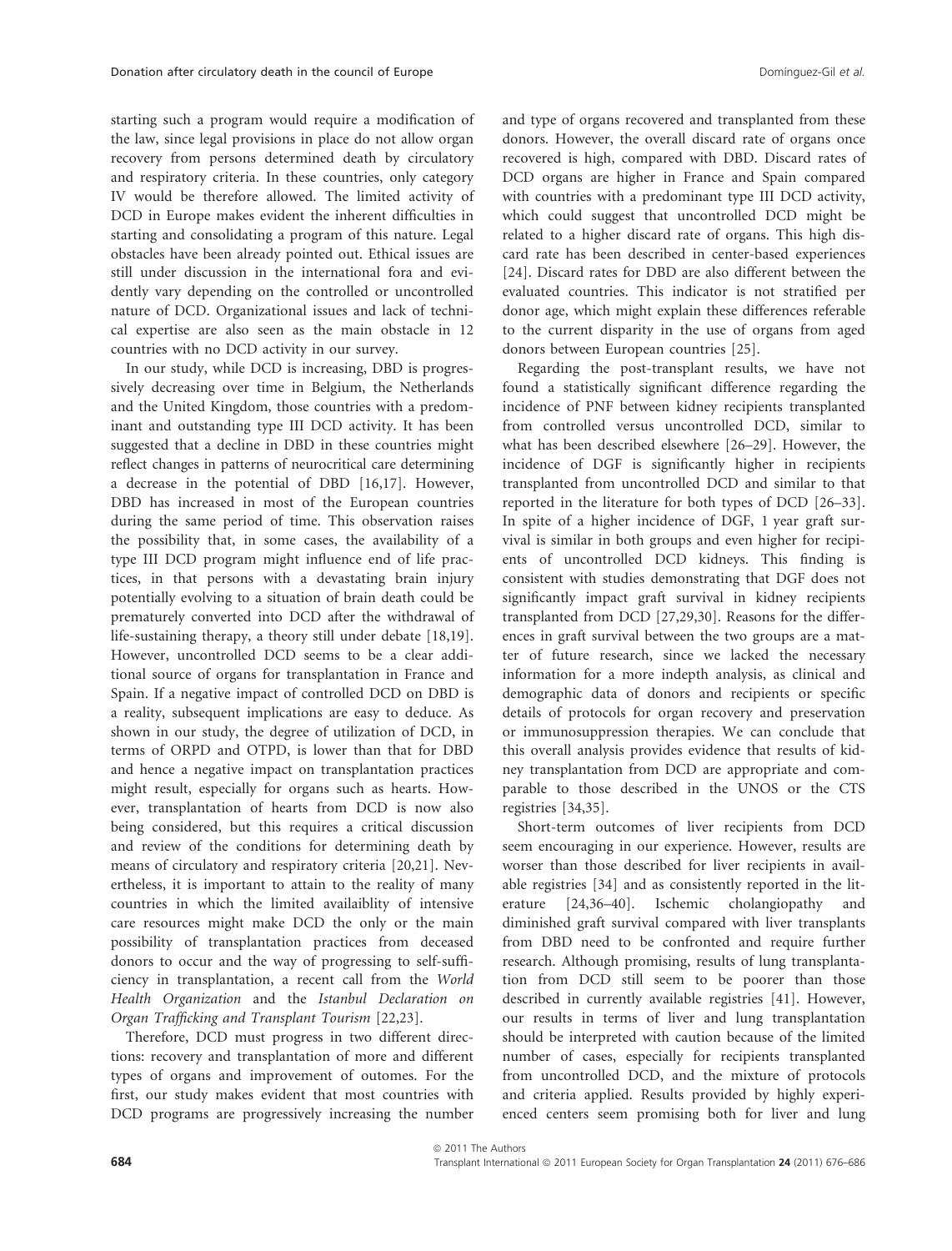transplantation and their work is essential for progress in this field [42–45]. Notably, we did not find a statistically significant difference on the outcome of liver and lung transplantation between recipients transplanted from controlled versus uncontrolled DCD. However, the lack of statistical significance might be ascribable to the relatively small number of cases included in our series. Further research with an increased sample size would be needed to evaluate the relevance of the aforementioned differences.

In conclusion, DCD is increasingly accepted and used in Europe, but still limited to a few countries. Legal barriers to DCD should be overcome and multidisciplinary fora to discuss the ethical and technical obstacles to this type of donation should be fostered in a European common framework of understanding. Controlled DCD seems to run in parallel with a decline in DBD and it is essential to ensure that the availability of a DCD program does not result in DBD donors becoming DCD donors. The utilization of DCD needs to be expanded, because of organ shortage and the necessity to adapt donation and transplantation practices to advances in critical care and to local realities where DCD might appear as an essential element in striving to achieve self-sufficiency. Uncontrolled DCD, although requiring more complex organization, provides an opportunity of significantly expanding the pool of potential deceased organ donors. The expansion of DCD must occur under the guidance of highly experienced centers and countries. Results of transplantation from DCD are encouraging, although efforts to improve the results is needed. European countries should be ready to admit DCD as a reality for the immediate future.

## Authorship

All authors have participated in the design of the study and in the data collection. BD-G, BH-K and RVL: in charge of the data analysis and preparation of the manuscript.

# Funding

This research project has received no funding.

# Acknowledgements

The authors would like to thank the European centers and agencies engaged in DCD activities for their invaluable work and for the information and data kindly provided for the preparation of this manuscript. The authors would also like to thank Dr. Elisabeth Coll, from the Spanish National Transplant Organization, for her support in the statistical analysis.

## References

- 1. Bernat JL. How the distinction between ''irreversible'' and ''permanent'' illuminates circulatory-respiratory death determination. J Med Philos 2010; 35: 242.
- 2. Bernat JL, Capron AM, Bleck TP, et al. The circulatoryrespiratory determination of death in organ donation. Crit Care Med 2010; 38: 963.
- 3. Kootstra G, Daemen JH, Oomen A. Categories of nonheart-beating donors. Transplant Proc 1995; 27: 2893.
- 4. Bernat JL, D'Alessandro AM, Port FK, et al. Report of a national conference on donation after cardiac death. Am J Transplant 2007; 6: 281.
- 5. Shemie SD, Baker AJ, Knoll G, et al. National recommendations for donation after cardiocirculatory death in Canada: donation after cardiocirculatory death in Canada. CMAJ 2006; 175: S1.
- 6. Donation after circulatory death steering group. BTS/ICS Consensus guidelines on Organ Donation after Circulatory Death. Available at: http://www.bts.org.uk/transplantation/ standards-and-guidelines/. Last access: April 2011.
- 7. Australian Organ and Tissue donation and Transplantation Authority. National protocol for donation after cardiac death. Available at: http://www.donatelife.gov.au/Media/ docs/DCD%20protocol%20020311-0e4e2c3d-2ef5-4dffb7ef-af63d0bf6a8a-1.PDF. Last access: April 2011.
- 8. Matesanz R. Documento de consenso español sobre extracción de órganos de donantes en asistolia. Nefrología 1996; 2: 48.
- 9. Klein AS, Messersmith EE, Ratner LE, Kochik R, Baliga PK, Ojo AO. Organ donation and utilization in the United States, 1999–2008. Am J Transplant 2010; 4(Pt 2): 973.
- 10. Global Observatory on Donation and Transplantation. Available at: http://www.transplant-observatory.org/Pages/ Home.aspx. Last access: April 2011.
- 11. Global Observatory on Donation and Transplantation website. Available at: http://www.transplant-observatory. org/Data%20Reports/2010%20Report%20final.pdf. Last access: April 2011.
- 12. Liu Z, Zhu B, Yun P, Wang P, Wang X, Xu H. Are we ready to utilize non-heart-beating donors for clinical allotransplantation in China? Transplant Proc 2008; 40: 1018.
- 13. Sprung CL, Cohen SL, Sjokvist P, et al. End-of-life practices in European intensive care units: the Ethics Study. JAMA 2003; 290: 790.
- 14. Volk ML, Warren GJ, Anspach RR, Couper MP, Merion RM, Ubel PA. Attitudes of the American public toward organ donation after uncontrolled (sudden) cardiac death. Am J Transplant. 2010; 10: 675, Epub 2010 Feb 1.
- 15. Kaufman BJ, Wall SP, Gilbert AJ, Dubler NN, Goldfrank LR; New York City Uncontrolled Donation after Cardiac Death Study Group. Success of organ donation after outof-hospital cardiac death and the barriers to its acceptance. Crit Care 2009; 13: 189.